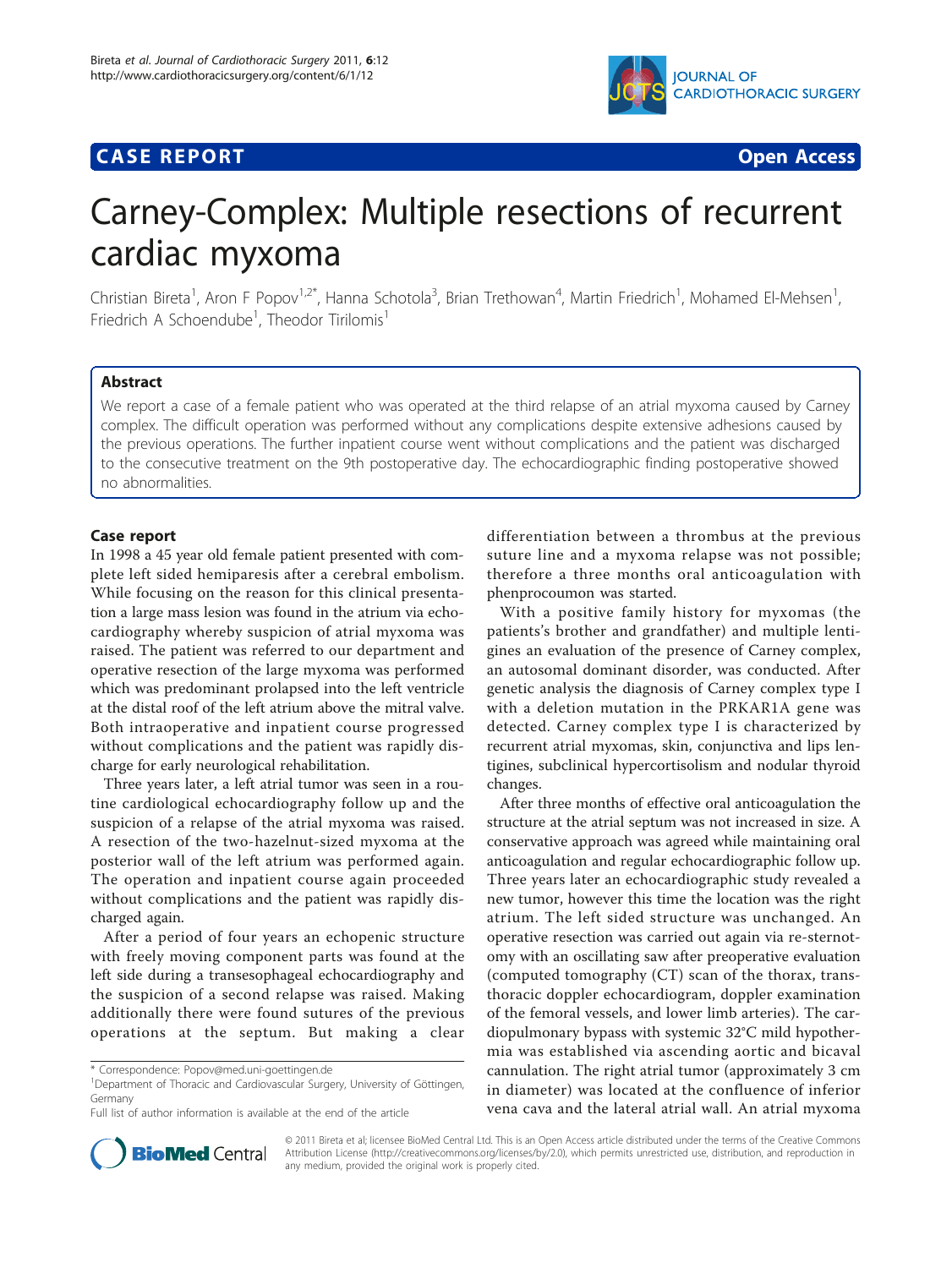was confirmed histologically with a tumour-free resection margin. The postoperative course was again without complication. During the last echocardiographic follow up a progressive left atrial structure was seen and the decision was made to resect the fourth atrial myxoma (Figure 1). Again the postoperative course went without complications.

## **Discussion**

As with every other organ the heart can be affected by tumor and its relapses. Primary tumors of the heart are rare. The incidence varies between 0.0017 and 0.19% in unselected autopsy studies. Three quarters of primary heart tumors are benign and half of them are atrial myxomas. Other benign tumors are lipoma, papillary fibroelastoma, rhabdomyoma and fibroma [\[1,2](#page-2-0)].

Myxomas are mesenchymal tumors, which can occur at any age, however, they mainly exist between the 30th and 60th year of life. This disease is approximately two to three times more prevalent in women than in men [[1-3](#page-2-0)]. About 75% of the myxomas are located in the left atrium, 20% in the right atrium and 5% in one of the ventricles. Multiple tumors in different ventricles have been described in a few patients [[1,3\]](#page-2-0). Myxomas are typically sporadic and isolated, only in around five percent of all cases this disease occurs as a familial disease [[1\]](#page-2-0). This group of patients are younger, frequently have multifocal tumors, but, there is no gender preference. Because every fifth patient suffers from additional neoplasms this disease pattern is also called 'complex myxoma' or Carney complex [\[1,4,5](#page-2-0)]. Most of the myxomas are pedunculated (seldom broad based) and are often located in the area of fossa ovalis, but they can also occur anywhere in the atrial wall, the vena cava or rarely at the heart valves [[1-3](#page-2-0)]. The tumor's mobility depends mostly on the length of the tumor stem. The clinical picture is determined by localization, dimension, condition and tumor mobility [[1](#page-2-0),[2\]](#page-2-0). Characteristically, the



period until the diagnosis is made is highly variable, because the time free of symptoms can be quite long. Usually a local complication leads to symptoms and this requires further diagnostic tests. Most common complications are embolism (about 30-40%, both peripheral and central, whereas central embolisms are more frequent), intra cardiac obstruction and obstruction of the ventricular outflow tract (seen in left or right heart failure with symptoms of dyspnoea, syncope, supra ventricular cardiac arrhythmia). Another common complication is the so called 'myxoma disease' with fever, arthralgies, polymyositis, weight loss and hypergammaglobulinaemia [[1-3,6](#page-2-0)].

The clinical examination, chest X-ray and ECG are inefficient and non-specific. Often the diagnosis is an incidental finding detected by echocardiography measurements in the context of peripheral tumor emboli diagnosis. However, transthoracic or transesophageal echocardiography can show exactly the tumor's position and dimension, alternatives are cardiac CT and cardiac MRI. Differential diagnosis to consider is always a thrombus giving the same clinical picture. The preferred treatment is always surgical removal indicating a curative approach. Both short- and long-term results are excellent [\[1-3](#page-2-0)].

An operation is always indicated because the outcome and clinical course without intervention cannot be predicted. Due to the high rate for embolisms and the danger of the sudden cardiac death the operation should be performed as soon as possible following diagnosis [[1-3](#page-2-0)]. The risk of a myxoma relapse is well documented in the literature. Reasons for relapses are: inadequate resections, intraoperative implantation of parts of the tumor and multi-located tumor origin. The relapse risk for sporadically occurring myxomas varies between 1 and 3% and it is increased significantly for patients with familial aggregation or Carney complex [\[1,3,7](#page-2-0)]. The Carney complex (CNC) is an autosomal dominant inheritable disease characterized by myxomas, schwannomas, germ cell tumors, abnormal skin pigmentation and endocrine hyperactivity. The average age at the time of diagnosis is around the age of 20 [[4,8](#page-2-0)-[10](#page-2-0)]. There is no gender-related difference and the Carney complex can occur in all races. In 50% of the patients there is a mutation in the PRKAR1A gene on chromosome 17 (type I or CNC1). This gene codes for the regulatory subunit type 1A of protein kinase A, that plays an important role in different endocrine signaling cascades and also as a tumor suppressor gene. A mutation on chromosome 2 probably codes for a, so far, not characterized variation of the Carney complex (type II of CNC2) [[8,10\]](#page-2-0). The life expectancy for patients with Carney complex is reduced. Most of the patients die from